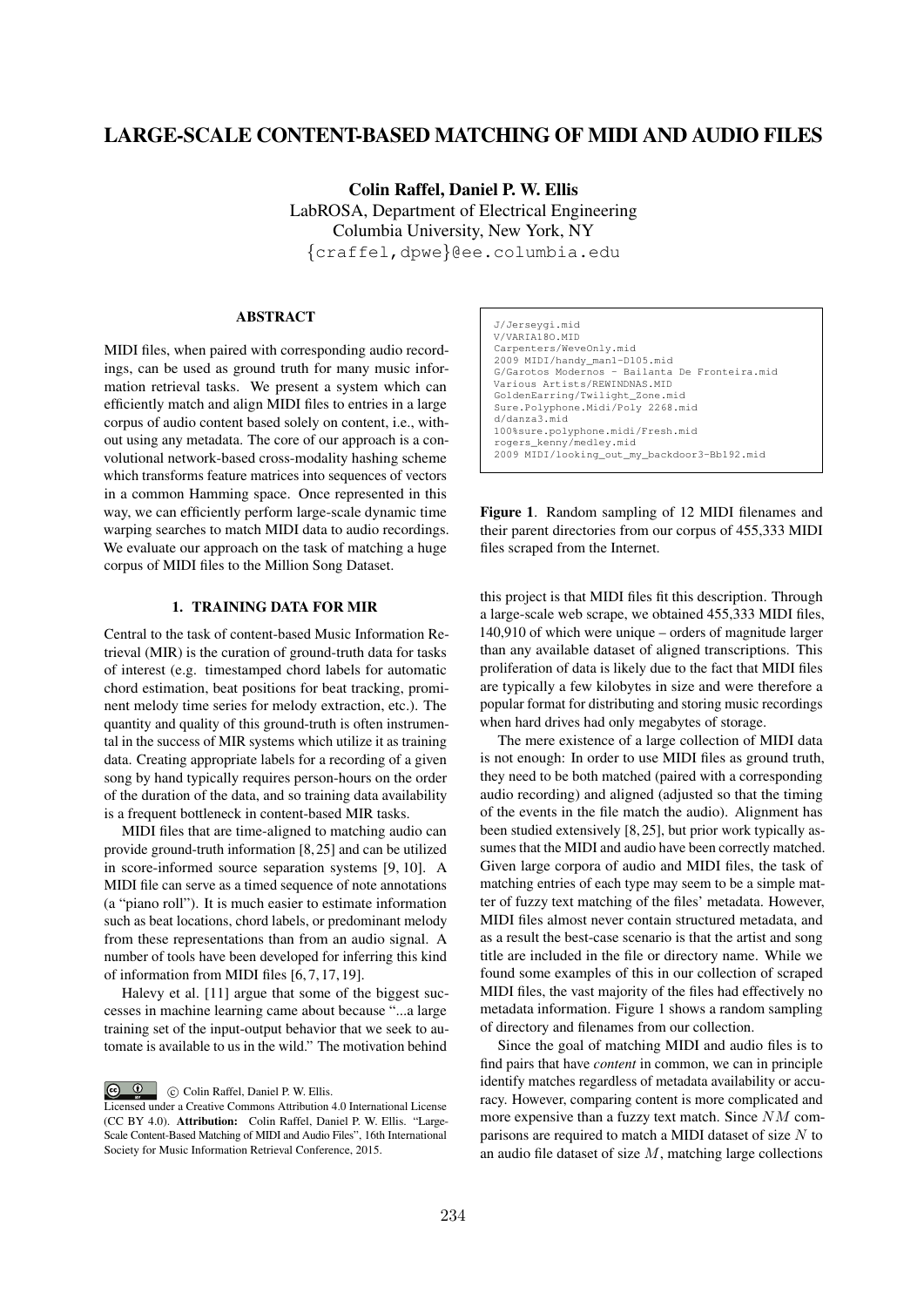is practical only when the individual comparisons can be made very fast. Thus, the key aspect of our work is a *highlyefficient* scheme to match the content of MIDI and audio files. Our system learns a cross-modality hashing which converts both MIDI and audio content vectors to a common Hamming (binary) space in which the "local match" operation at the core of dynamic time warping (DTW) reduces to a very fast table lookup. As described below, this allows us to match a single MIDI file to a huge collection of audio files in minutes rather than hours.

The idea of using DTW distance to match MIDI files to audio recordings is not new. For example, in [13], MIDIaudio matching is done by finding the minimal DTW distance between all pairs of chromagrams of (synthesized) MIDI and audio files. Our approach differs in a few key ways: First, instead of using chromagrams (a hand-designed representation), we learn a common representation for MIDI and audio data. Second, our datasets are many orders of magnitude larger (hundreds of thousands vs. hundreds of files), which necessitates a much more efficient approach. Specifically, by mapping to a Hamming space we greatly speed up distance matrix calculation and we receive quadratic speed gains by implicitly downsampling the audio and MIDI feature sequences as part of our learned feature mapping.

In the following section, we detail the dataset of MIDI files we scraped from the Internet and describe how we prepared a subset for training our hasher. Our cross-modality hashing model is described in Section 3. Finally, in section 4 we evaluate our system's performance on the task of matching files from our MIDI dataset to entries in the Million Song Dataset [3].

### 2. PREPARING DATA

Our project began with a large-scale scrape of MIDI files from the Internet. We obtained 455,333 files, of which 140,910 were found to have unique MD5 checksums. The great majority of these files had little or no metadata information. The goal of the present work is to develop an efficient way to match this corpus against the Million Song Dataset (MSD), or, more specifically, to the short preview audio recordings provided by 7digital [20].

For evaluation, we need a collection of ground-truth MIDI-audio pairs which are correctly matched. Our approach can then be judged based on how accurately it is able to recover these pairings using the content of the audio and MIDI files alone. To develop our cross-modality hashing scheme, we further require a collection of *aligned* MIDI and audio files, to supply the matching pairs of feature vectors from each domain that will be used to train our model for hashing MIDI and audio features to a common Hamming space (described in Section 3). Given matched audio and MIDI files, existing alignment techniques can be used to create this training data; however, we must exclude incorrect matches and failed alignments. Even at the scale of this reduced set of training data, manual alignment verification is impractical, so we developed an improved alignment quality score which we describe in Section 2.3.

## 2.1 Metadata matching

To obtain a collection of MIDI-audio pairs, we first separated a subset of MIDI files for which the directory name corresponded to the song's artist and the filename gave the song's title. The resulting metadata needed additional canonicalization; for example, "The Beatles", "Beatles, The", "Beatles", and "The Beatles John Paul Ringo George" all appeared as artists. To normalize these issues, we applied some manual text processing and resolved the artists and song titles against the Freebase [5] and Echo Nest<sup>1</sup> databases. This resulted in a collection of 17,243 MIDI files for 10,060 unique songs, which we will refer to as the "clean MIDI subset".

We will leverage the clean MIDI subset in two ways: First, to obtain ground-truth pairings of MSD/MIDI matches, and second, to create training data for our hashing scheme. The training data does not need to be restricted to the MSD, and using other sources to increase the training set size will likely improve our hashing performance, so we combined the MSD with three benchmark audio collections: CAL500 [26], CAL10k [24], and uspop2002 [2]. To match these datasets to the clean MIDI subset, we used the Python search engine library whoosh<sup>2</sup> to perform a fuzzy matching of their metadata. This resulted in 26,311 audio/MIDI file pairs corresponding to 5,243 unique songs.

#### 2.2 Aligning audio to synthesized MIDI

Fuzzy metadata matching is not enough to ensure that we have MIDI and audio files with matching content: For instance, the metadata could be incorrect, the fuzzy text match could have failed, the MIDI could be a poor transcription (e.g., missing instruments or sections), and/or the MIDI and audio data could correspond to different versions of the song. Since we will use DTW to align the audio content to an audio resynthesis of the MIDI content [8, 13, 25], we could potentially use the overall match cost – the quantity minimized by DTW – as an indicator of valid matches, since unrelated MIDI and audio pairs will likely result in a high optimal match cost. (An overview of DTW and its application to music can be found in [18].)

Unfortunately, the calibration of this raw match cost "confidence score" is typically not comparable between different alignments. Our application, however, requires a DTW confidence score that can reliably decide when an audio/MIDI file pairing is valid for use as training data for our hashing model. Our best results came from the following system for aligning a single MIDI/audio file pair: First, we synthesize the MIDI data using  $\text{fluids}$  ynth.<sup>3</sup> We then estimate the MIDI beat locations using the MIDI file's tempo change information and the method described in [19]. To circumvent the common issue where the beat is tracked one-half beat out of phase, we double the BPM until it is at least 240. We compute  $4$  beat locations for the audio signal with the constraint that the BPM should remain close to the

<sup>1</sup> http://developer.echonest.com/docs/v4

<sup>2</sup> https://github.com/dokipen/whoosh

<sup>3</sup> http://www.fluidsynth.org

<sup>4</sup> All audio analysis was accomplished with librosa [16].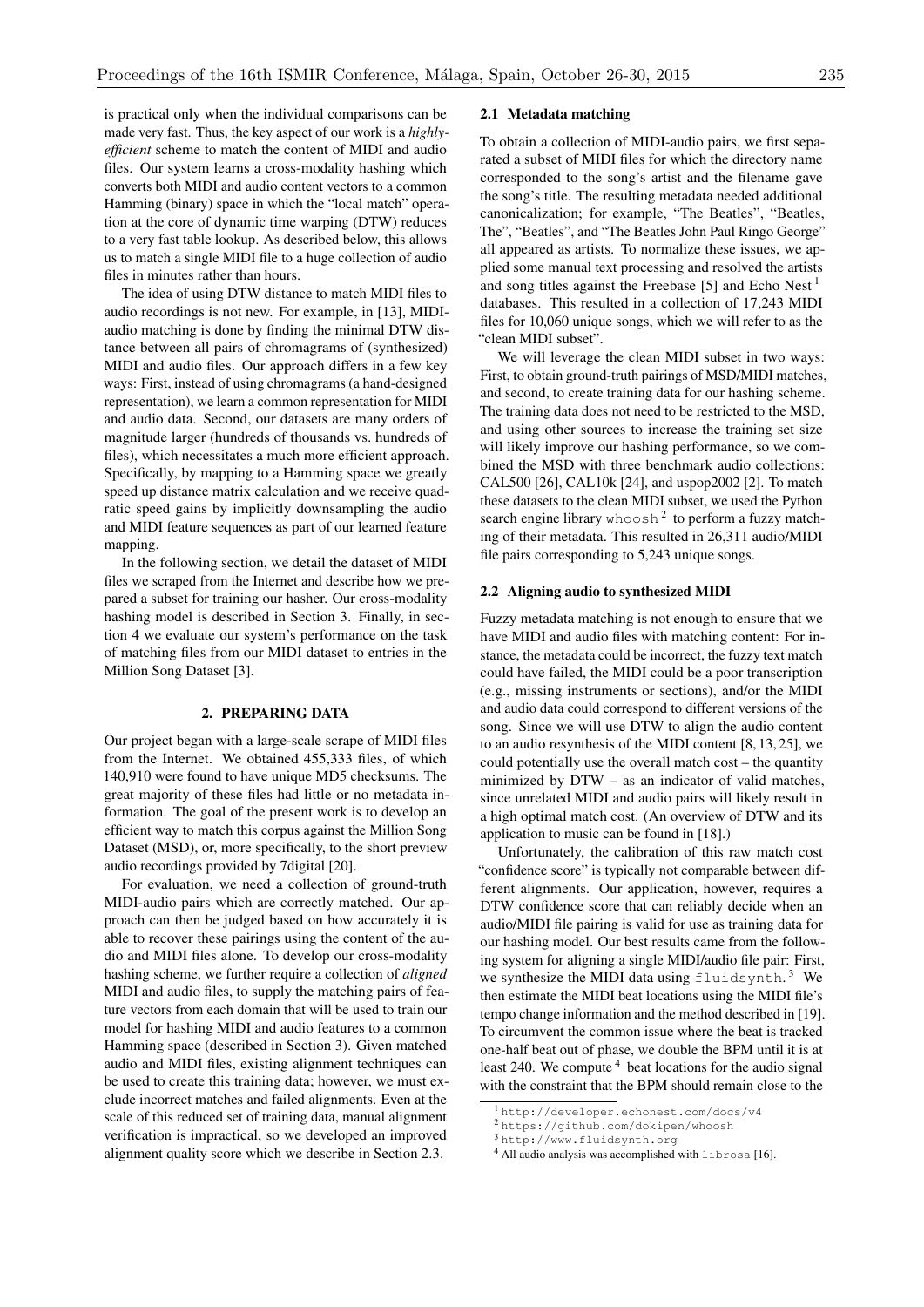global MIDI tempo. We then compute log-amplitude beatsynchronous constant-Q transforms (CQTs) of audio and synthesized MIDI data with semitone frequency spacing and a frequency range from C3 (65.4 Hz) to C7 (1046.5 Hz). The resulting feature matrices are then of dimensionality  $N \times D$  and  $M \times D$  where *N* and *M* are the resulting number of beats in the MIDI and audio recordings respectively and *D* is 48 (the number of semitones between C3 and C7). Example CQTs computed from a 7digital preview clip and from a synthesized MIDI file can be seen in Figure 2(a) and 2(b) respectively.

We then use DTW to find the lowest-cost path through a full pairwise cosine distance matrix  $S \in \mathbb{R}^{N \times M}$  of the MIDI and audio CQTs. This path can be represented as two sequences  $p, q \in \mathbb{R}^L$  of indices from each sequence such that  $p[i] = n$ ,  $q[i] = m$  implies that the *n*th MIDI beat should be aligned to the *m*th audio beat. Traditional DTW constrains this path to include the start and end of each sequence, i.e.  $p[1] = q[1] = 1$  and  $p[L] = N$ ;  $q[L] = M$ . However, the MSD audio consists of cropped preview clips from 7digital, while MIDI files are generally transcriptions of the entire song. We therefore modify this constraint so that either  $qN \leq p[L] \leq N$  or  $qM \leq q[L] \leq M$ ; *q* is a parameter which provides a small amount of additional tolerance and is normally close to 1. We employ an additive penalty  $\phi$  for "non-diagonal moves" (i.e. path entries where either  $p[i] = p[i+1]$  or  $q[i] = q[i+1]$  which, in our setting, is set to approximate a typical distance value in *S*. The combined use of *g* and  $\phi$  typically results in paths where both  $p[1]$  and  $q[1]$  are close to 1, so no further path constraints are needed. For synthesized MIDI-to-audio alignment, we used  $q = .95$  and set  $\phi$  to the 90th percentile of all the values in *S*. The cosine distance matrix and the lowest-cost DTW path for the CQTs shown in Figure 2(a) and 2(b) can be seen in Figure 2(e).

#### 2.3 DTW cost as confidence score

*L*

The cost of a DTW path *p, q* through *S* is calculated by the sum of the distances between the aligned entries of each sequence:

$$
c = \sum_{i=1}^{L} S[p[i], q[i]] + T(p[i] - p[i-1], q[i] - q[i-1])
$$

where the transition cost term  $T(u, v) = 0$  if *u* and *v* are 1, otherwise  $T(u, v) = \phi$ . As discussed in [13], this cost is not comparable between different alignments for two main reasons: Firstly, the path length can vary greatly across MIDI/audio file pairs depending on *N* and *M*. We therefore prefer a per-step *mean* distance, where we divide *c* by *L*. Secondly, various factors irrelevant to alignment such as differences in production and instrumentation can effect a global shift on the values of *S*, even when its local variations still reveal the correct alignment. This can be mitigated by normalizing the DTW cost by the mean value of the submatrix of *S* containing the DTW path:

$$
B = \sum_{i=\min(p)}^{\max(p)} \sum_{j=\min(q)}^{\max(q)} S[i,j]
$$

We combine the above to obtain a modified DTW cost  $\hat{c}$ :

$$
\hat{c} = \frac{c}{L\mathcal{B}}
$$

To estimate the largest value of  $\hat{c}$  for acceptable alignments, we manually auditioned 125 alignments and recorded whether the audio and MIDI were well-synchronized for their entire duration, our criterion for acceptance. This ground-truth supported a receiver operating characteristic (ROC) for *c*ˆwith an AUC score of 0*.*986, indicating a highly reliable confidence metric. A threshold of 0*.*78 allowed zero false accepts on this set while only falsely discarding 15 well-aligned pairs. Retaining all alignments with costs better (lower) than this threshold resulted in 10,035 successful alignments.

Recall that these matched and aligned pairs serve two purposes: They provide training data for our hashing model; and we also use them to evaluate the entire content-based matching system. For a fair evaluation, we exclude items used in training from the evaluation, thus we split the successful alignments into three parts: 50% to use as training data, 25% as a "development set" to tune the content-based matching system, and the remaining 25% to use for final evaluation of our system. Care was taken to split based on *songs*, rather than by entry (since some songs appear multiple times).

## 3. CROSS-MODALITY HASHING OF MIDI AND AUDIO DATA

We now arrive at the central part of our work, the scheme for hashing both audio and MIDI data to a common simple representation to allow very fast computation of the distance matrix *S* needed for DTW alignment. In principle, given the confidence score of the previous section, to find audio content that matches a given MIDI file, all we need to do is perform alignment against every possible candidate audio file and choose the audio file with the lowest score. To maximize the chances of finding a match, we need to use a large and comprehensive pool of audio files. We use the 994,960 7digital preview clips corresponding to the Million Song Dataset, which consist of (typically) 30 second portions of recordings from the largest standard research corpus of popular music [20]. A complete search for matches could thus involve 994,960 alignments for each of our 140,910 MIDI files.

The CQT-to-CQT approach of section 2.2 cannot feasibly achieve this. The median number of beats in our MIDI files is 1218, and for the 7digital preview clips it is 186. Computing the cosine distance matrix *S* of this size (for  $D = 48$  dimension COT features) using the highly optimized C++ code from scipy [14] takes on average 9.82 milliseconds on an Intel Core i7-4930k processor. When implemented using the LLVM just-in-time compiler Python module numba,  $5$  the DTW cost calculation described above takes on average 892 microseconds on the same processor. Matching a *single* MIDI file to the MSD using this approach would thus take just under three hours;

<sup>5</sup> http://numba.pydata.org/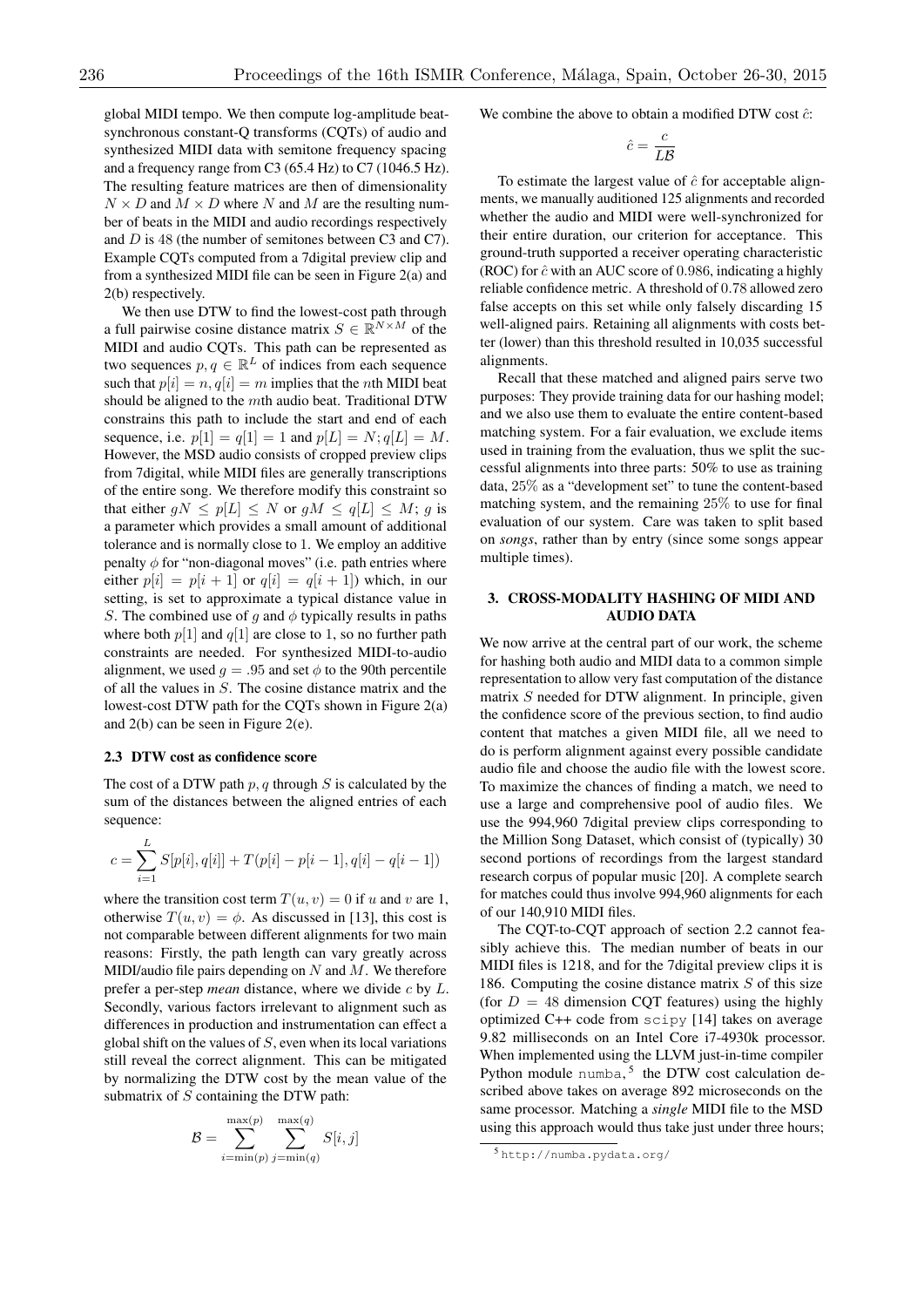

Figure 2. Audio and hash-based features and alignment for Billy Idol - "Dancing With Myself" (MSD track ID TRCZQLG128F427296A). (a) Normalized constant-Q transform of 7digital preview clip, with semitones on the vertical axis and beats on the horizontal axis. (b) Normalized CQT for synthesized MIDI file. (c) Hash bitvector sequence for 7digital preview clip, with pooled beat indices and Hamming space dimension on the horizontal and vertical axes respectively. (d) Hash sequence for synthesized MIDI. (e) Distance matrix and DTW path (displayed as a white dotted line) for CQTs. Darker cells indicate smaller distances. (f) Distance matrix and DTW path for hash sequences.

matching our entire 140,910 MIDI file collection to the MSD would take years. Clearly, a more efficient approach is necessary.

Calculating the distance matrix and the DTW cost are both  $O(NM)$  in complexity; the distance matrix calculation is about 10 times slower presumably because it involves *D* multiply-accumulate operations to compute the inner product for each point. Calculating the distance between feature vectors is therefore the bottleneck in our system, so any reduction in the number of feature vectors (i.e., beats) in each sequence will give quadratic speed gains for both DTW and distance matrix calculations.

Motivated by these issues, we propose a system which learns a common, reduced representation for the audio and MIDI features in a Hamming space. By replacing constant-Q spectra with bitvectors, we replace the expensive inner product computation by an exclusive-or operation followed by simple table lookup: The exclusive-or of two bitvectors *a* and *b* will yield a bitvector consisting of 1s where *a* and *b* differ and 0s elsewhere, and the number of 1s in all bitvectors of length *D* can be precomputed and stored in a table of size  $2^D$ . In the course of computing our Hamming space representation, we also implicitly downsample the sequences over time, which provides speedups for both distance matrix and DTW calculation. Our approach has the additional potential benefit of *learning* the most effective representation for comparing audio and MIDI constant-Q spectra, rather than assuming the cosine distance of CQT vectors is suitable.

#### 3.1 Hashing with convolutional networks

Our hashing model is based on the Siamese network architecture proposed in [15]. Given feature vectors  $\{x\}$  and  $\{y\}$  from two modalities, and a set of pairs  $P$  such that  $(x, y) \in \mathcal{P}$  indicates that *x* and *y* are considered "similar", and a second set  $N$  consisting of "dissimilar" pairs, a nonlinear mapping is learned from each modality to a common Hamming space such that similar and dissimilar feature vectors are respectively mapped to bitvectors with small and large Hamming distances. A straightforward objective function which can be minimized to find an appropriate mapping is

$$
\mathcal{L} = \frac{1}{|\mathcal{P}|} \sum_{(x,y)\in\mathcal{P}} ||f(x) - g(y)||_2^2
$$

$$
- \frac{\alpha}{|\mathcal{N}|} \sum_{(x,y)\in\mathcal{N}} \max(0, m - ||f(x) - g(y)||_2)^2
$$

where *f* and *g* are the nonlinear mappings for each modality,  $\alpha$  is a parameter to control the importance of separating dissimilar items, and *m* is a target separation of dissimilar pairs.

The task is then to optimize the nonlinear mappings *f* and *g* with respect to  $\mathcal{L}$ . In [15] the mappings are implemented as multilayer nonlinear networks. In the present work, we will use convolutional networks due to their ability to exploit invariances in the input feature representation; CQTs contain invariances in both the time and frequency axes, so convolutional networks are particularly well-suited for our task. Our two feature modalities are CQTs from synthesized MIDI files and audio files. We assemble the set of "similar" cross-modality pairs *P* by taking the CQT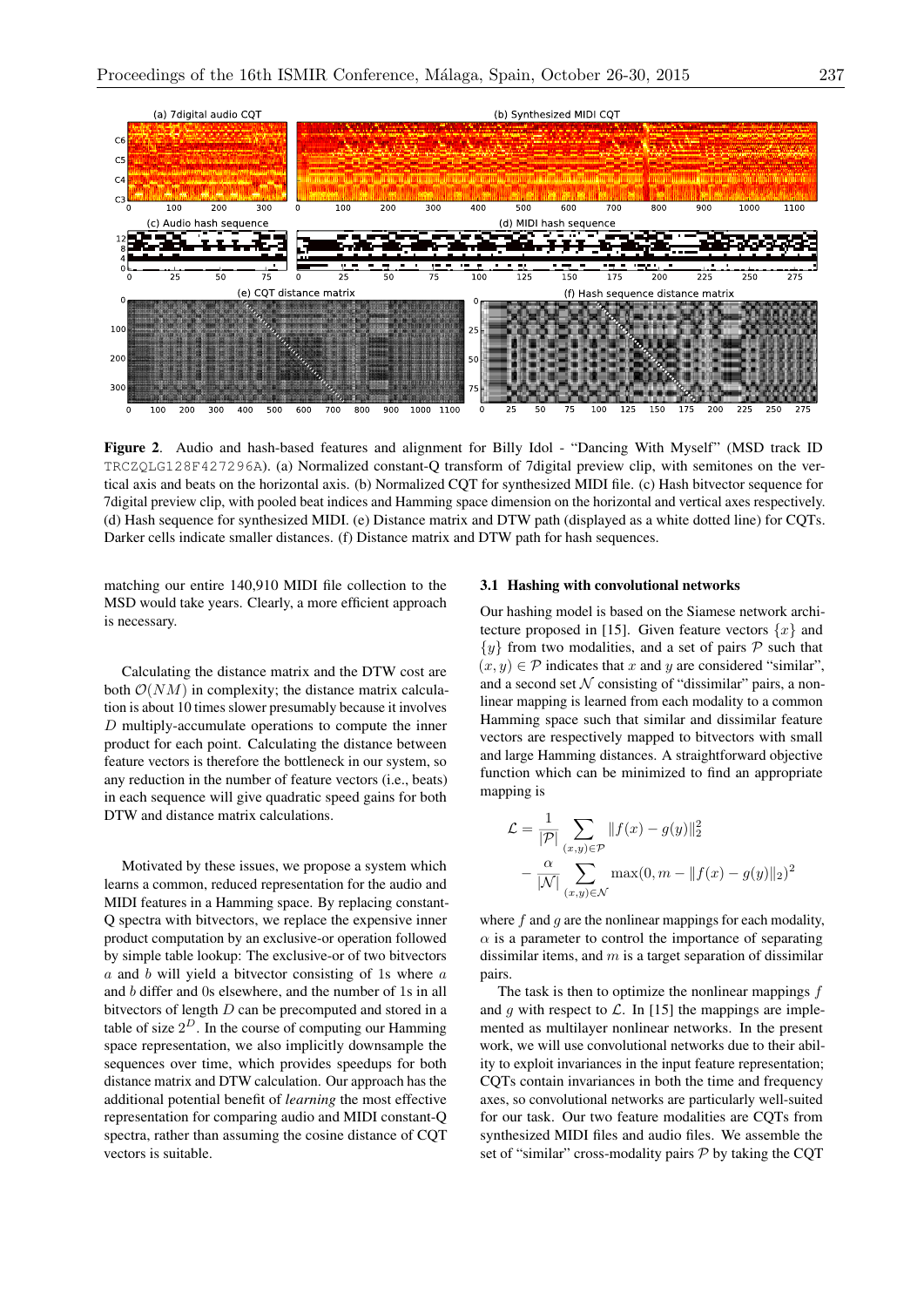frames from individual aligned beats in our training set. The choice of  $N$  is less obvious, but randomly choosing COT spectra from non-aligned beats in our collection achieved satisfactory results.

### 3.2 System specifics

Training the hashing model involves presenting training examples and backpropagating the gradient of *L* through the model parameters. We held out 10% of the training set described in Section 2 as a validation set, not used in training the networks. We z-scored the remaining 90% across feature dimensions and re-used the means and standard deviations from this set to z-score the validation set.

For efficiency, we used minibatches of training examples; each minibatch consisted of 50 sequences obtained by choosing a random offset for each training sequence pair and cropping out the next 100 beats. For  $N$ , we simply presented the network with subsequences chosen at random from different songs. Each time the network had iterated over minibatches from the entire training set (one epoch), we repeated the random sampling process. For optimization, we used RMSProp, a recently-proposed stochastic optimization technique [23]. After each 100 minibatches, we computed the loss  $\mathcal L$  on the validation set. If the validation loss was less than 99% of the previous lowest, we trained for 1000 more iterations (minibatches).

While the validation loss is a reasonable indicator of network performance, its scale will vary depending on the  $\alpha$  and  $m$  regularization hyperparameters. To obtain a more consistent metric, we also computed the distribution of distances between the hash vectors produced by the network for the pairs in  $P$  and those in  $N$ . To directly measure network performance, we used the Bhattacharya distance [4] to compute the separation of these distributions.

In each modality, the hashing networks have the same architecture: A series of alternating convolutional and pooling layers followed by a series of fully-connected layers. All layers except the last use rectifier nonlinearities; as in [15], the output layer uses a hyperbolic tangent. This choice allows us to obtain binary hash vectors by testing whether each output unit is greater or less than zero. We chose 16 bits for our Hamming space, since 16 bit values are efficiently manipulated as short unsigned integers. The first convolutional layer has 16 filters each of size 5 beats by 12 semitones, which gives our network some temporal context and octave invariance. As advocated by [21], all subsequent convolutional layers had  $2^{n+3}$   $3\times 3$  filters, where *n* is the depth of the layer. All pooling layers performed maxpooling, with a pooling size of  $2\times 2$ . Finally, as suggested in [12], we initialized all weights with normally-distributed random variables with mean of zero and a standard deviation of  $\sqrt{2/n_{in}}$ , where  $n_{in}$  is the number of inputs to each layer. Our model was implemented using theano [1] and lasagne. <sup>6</sup>

To ensure good performance, we optimized all model hyperparameters using Whetlab,  $7$  a web API which im-



Figure 3. Output hash distance distributions for our bestperforming network.

plements black-box Bayesian optimization [22]. We used Whetlab to optimize the number of convolutional/pooling layers, the number and size of the fully-connected layers, the RMSProp learning rate and decay parameters, and the  $\alpha$  and *m* regularization parameters of  $\mathcal{L}$ . As a hyperparameter optimization objective, we used the Bhattacharyya distance as described above. The best performing network found by Whetlab had 2 convolutional layers, 2 "hidden" fully-connected layers with 2048 units in addition to a fullyconnected output layer, a learning rate of .001 with an RMSProp decay parameter of .65,  $\alpha = .5$ , and  $m = 4$ . This hyperparameter configuration yielded the output hash distance distributions for *P* and *N* shown in Figure 3, for a Bhattacharyya separation of 0*.*488.

#### 4. MATCHING MIDI FILES TO THE MSD

After training our hashing system as described above, the process of matching MIDI collections to the MSD proceeds as follows: First, we precompute hash sequences for every 7digital preview clip and every MIDI file in the clean MIDI subset. Note that in this setting we are not computing feature sequences for known MIDI/audio pairs, so we cannot force the audio's beat tracking tempo to be the same as the MIDI's; instead, we estimate their tempos independently. Then, we compute the DTW cost as described in Section 2.2 between every audio and MIDI hash sequence.

We tuned the parameters of the DTW cost calculation to optimize results over our "development" set of successfully aligned MIDI/MSD pairs. We found it beneficial to use a smaller value of  $q = 0.9$ . Using a fixed value for the nondiagonal move penalty avoids the percentile calculation, so we chose  $\phi = 4$ . Finally, we found that normalizing by the average distance value  $\beta$  did not help, so we skipped this step.

#### 4.1 Results

Bitvector sequences for the CQTs shown in Figure 2(a) and 2(b) can be seen in 2(c) and 2(d) respectively. Note

<sup>6</sup> https://github.com/Lasagne/Lasagne

<sup>7</sup> Between submission and acceptance of this paper, Whetlab announced

it would be ending its service. For posterity, the results of our hyperparameter search are available at http://bit.ly/hash-param-search.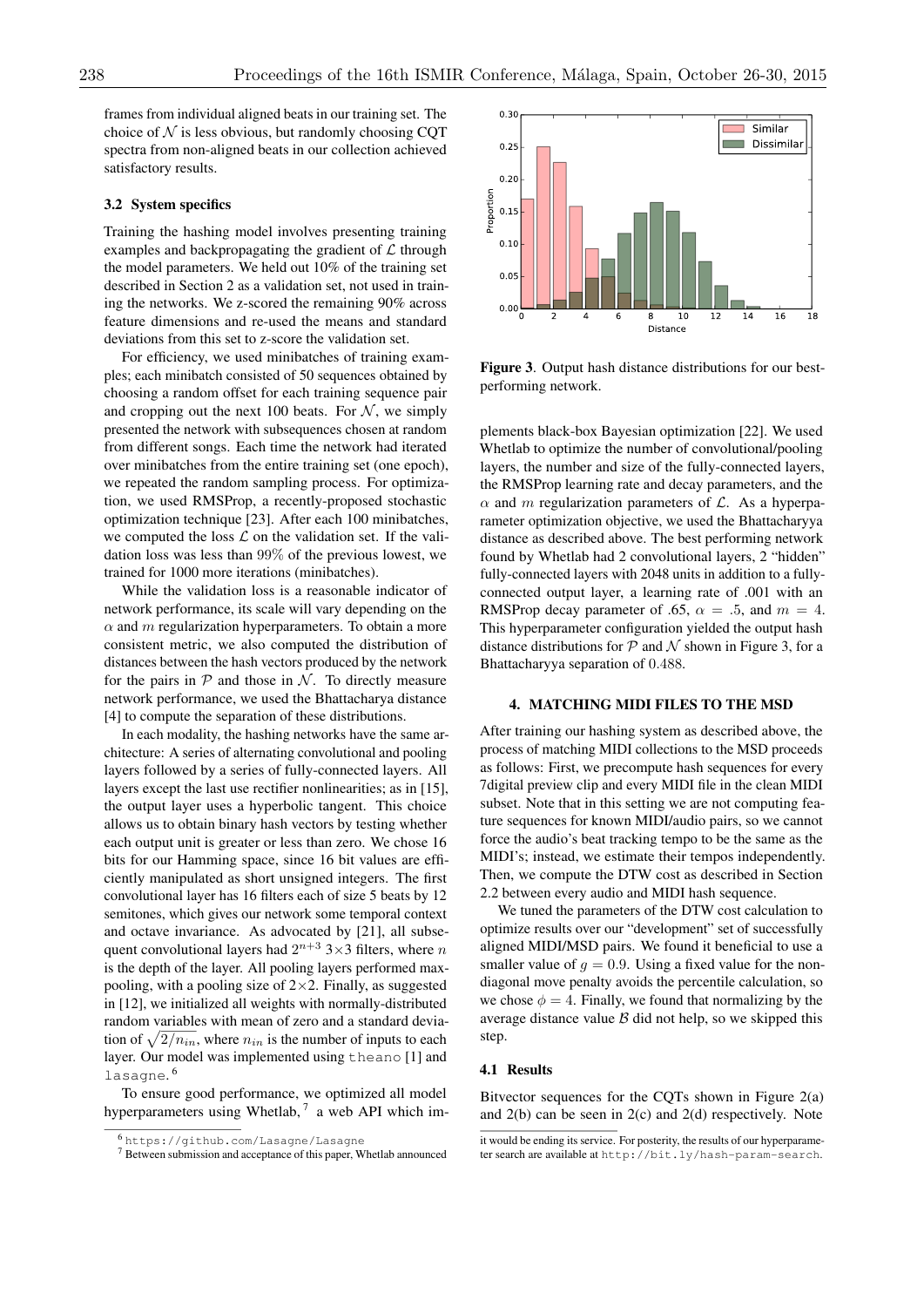| Rank                                           |  |  | 10 100 1000 10000 |
|------------------------------------------------|--|--|-------------------|
| <b>Percent</b> $\leq$ 15.2 41.6 62.8 82.7 95.9 |  |  |                   |

Table 1. Percentage of MIDI-MSD pairs whose hash sequences had a rank better than each threshold.

that because our networks contain two downsample-by-2 pooling layers, the number of bitvectors is  $\frac{1}{4}$  of the number of constant-Q spectra for each sequence. The Hamming distance matrix and lowest-cost DTW path for the hash sequences are shown in Figure 2(f). In this example, we see the same structure as in the CQT-based cosine distance matrix of 2(e), and the same DTW path was successfully obtained.

To evaluate our system using the known MIDI-audio pairs of our evaluation set, we rank MSD entries according to their hash sequence DTW distance to a given MIDI file, and determine the rank of the correct match for each MIDI file. The correct item received a mean reciprocal rank of 0*.*241, indicating that the correct matches tended to be ranked highly. Some intuition about the system performance is given by reporting the percentage of MIDI files in the test set where the correct match ranked below a certain threshold; this is shown for various thresholds in Table 1.

Studying Table 1 reveals that we can't rely on the correct entry appearing as the top match among all the MSD tracks; the DTW distance for true matches only appears at rank 1 about 15.2% of time. Furthermore, for a significant portion of our MIDI files, the correct match did not rank in the top 1000. This was usually caused by the MIDI file being beat tracked at a different tempo than the audio file, which inflated the DTW score. For MIDI files where the true match ranked highly but not first, the top rank was often a different version (cover, remix, etc.) of the correct entry. Finally, some degree of inaccuracy can be attributed to the fact that our hashing model is not perfect (as shown in Figure 3) and that the MSD is very large, containing many possible decoys. In a relatively small proportion of cases, the MIDI hash sequence ended up being very similar to many MSD hash sequences, pushing down the rank of the correct entry.

Given that we cannot reliably assume the top hit from hashing is the correct MSD entry, it is more realistic to look at our system as a pruning technique; that is, it can be used to discard MSD entries which we can be reasonably confident do not match a given MIDI file. For example, Table 1 tells us that we can use our system to compute the hash-based DTW score between a MIDI file and every entry in the MSD, then discard all but 1% of the MSD and only risk discarding the correct match about 4.1% of the time. We could then perform the more precise DTW on the full CQT representations to find the best match in the remaining candidates. Pruning methods are valuable only when they are substantially faster than performing the original computation; fortunately, our approach is orders of magnitude faster: On the same Intel Core i7-4930k processor, for the median hash sequence lengths, calculating a Hamming

distance matrix between hash sequences is about 400 times faster than computing the CQT cosine distance matrix (24.8 microseconds vs. 9.82 milliseconds) and computing the DTW score is about 9 times faster (106 microseconds vs. 892 microseconds). These speedups can be attributed to the fact that computing a table lookup is much more efficient than computing the cosine distance between two vectors and that, thanks to downsampling, our hash-based distance matrices have  $\frac{1}{16}$  of the entries of the CQT-based ones. In summary, a straightforward way to describe the success of our system is to observe that we can, with high confidence, discard 99% of the entries of the MSD by performing a calculation that takes about as much time as matching against 1% of the MSD.

#### 5. FUTURE WORK

Despite our system's efficiency, we estimate that performing a full match of our 140,910 MIDI file collection against the MSD would still take a few weeks, assuming we are parallelizing the process on the 12-thread Intel i7-4930k. There is therefore room for improving the efficiency of our technique. One possibility would be to utilize some of the many pruning techniques which have been proposed for the general case of large-scale DTW search. Unfortunately, most of these techniques rely on the assumption that the query sequence is of the same length or shorter than all the sequences in the database and so would need to be modified before being applied to our problem. In terms of accuracy, as noted above most of our hash-match failures can be attributed to erroneous beat tracking. With a better beat tracking system or with added robustness to this kind of error, we could improve the pruning ability of our approach. We could also compare the accuracy of our system to a slower approach on a much smaller task to help pinpoint failure modes. Even without these improvements, our proposed system will successfully provide orders of magnitude of speedup for our problem of resolving our huge MIDI collection against the MSD. All the code used in this project is available online. <sup>8</sup>

### 6. ACKNOWLEDGEMENTS

We would like to thank Zhengshan Shi and Hilary Mogul for preliminary work on this project and Eric J. Humphrey and Brian McFee for fruitful discussions.

### 7. REFERENCES

- [1] Frédéric Bastien, Pascal Lamblin, Razvan Pascanu, James Bergstra, Ian J. Goodfellow, Arnaud Bergeron, Nicolas Bouchard, and Yoshua Bengio. Theano: new features and speed improvements. Deep Learning and Unsupervised Feature Learning NIPS Workshop, 2012.
- [2] Adam Berenzweig, Beth Logan, Daniel P. W. Ellis, and Brian Whitman. A large-scale evaluation of acoustic

<sup>8</sup> http://github.com/craffel/midi-dataset